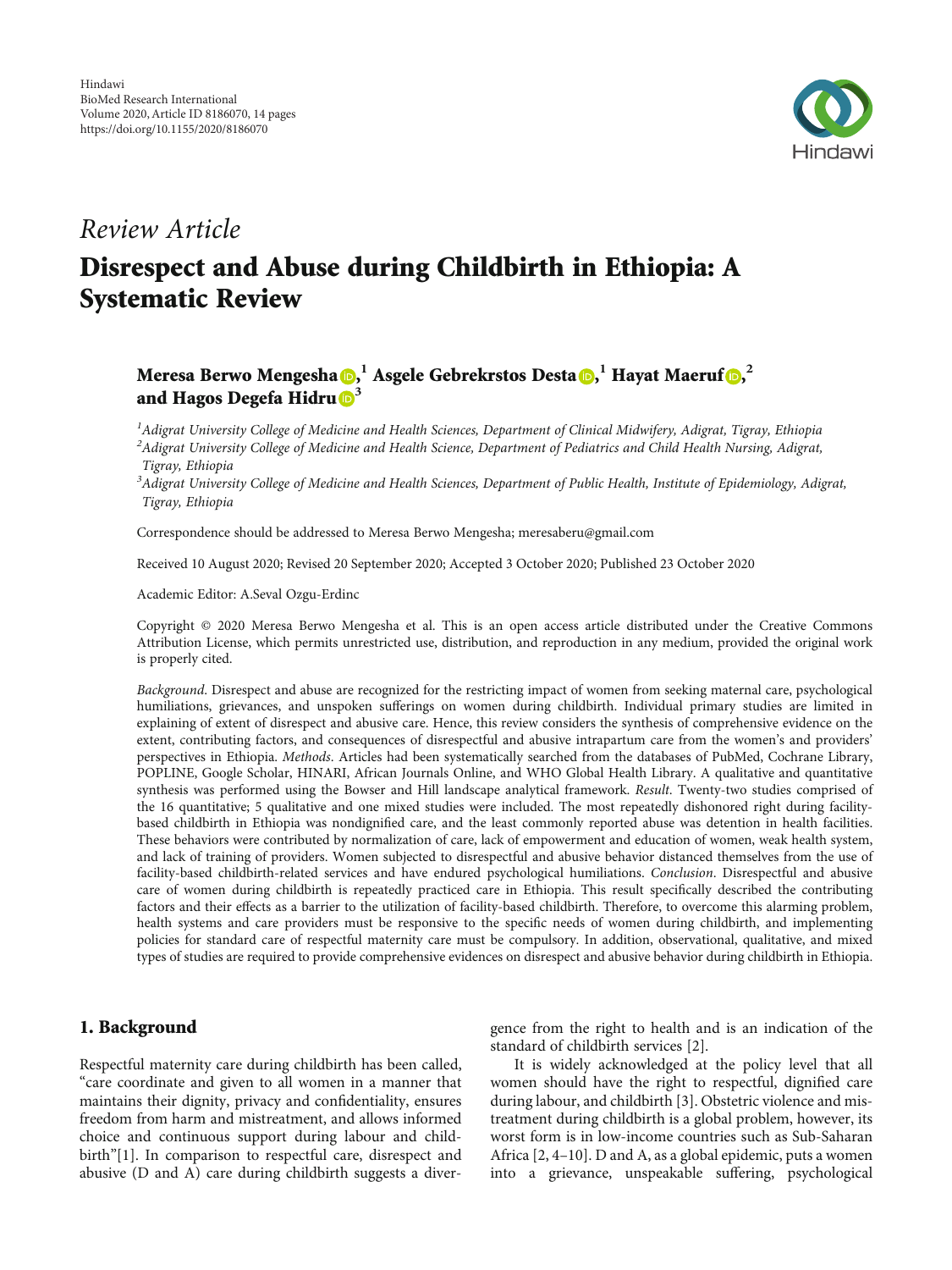embarrassment, prohibits women from accessing maternity services from health institutions, may not plan to come health institutions in the coming future, and influence women's decision about how, when, and with whom to give birth [[11](#page-12-0)–[14](#page-12-0)].

Ethiopia, one of the world's major contributors to maternal mortality in Sub-Saharan African countries, has recorded 412 maternal deaths per 100,000 live births [\[15\]](#page-12-0). Just 48% of mothers are attended by skilled birth personnel in Ethiopia [\[16](#page-12-0)]. Despite a lot of effort deemed to promote health services in Ethiopia, low-quality services continue to be a challenge [\[17](#page-12-0)–[19\]](#page-12-0). Just 29.2 percent of mothers received standardized care during childbirth, with little to no quality of services are attributed by few skilled personnel, lack of resources, and lack of transportation services in the event of emergency, if any [[20](#page-12-0)]. In addition to inadequate access to facility-based childbirth, low utilization of skilled birth attendance during childbirth is augmented by abusive, mistreatment, and humiliation of care providers after they reached health facilities that are easily jeopardized by poor quality of service [\[4](#page-12-0), [11, 21\]](#page-12-0) but skilled birth services are considered to be a critical stratagem in reducing maternal mortality. To implement the sustainable development goals (SDGs) aimed at reducing maternal mortality ratio to 70 per 100000 live births [\[16](#page-12-0), [22](#page-12-0)]. It is difficult to execute this ambitious plan without promoting respectful maternal care (RMC) which has been recognized as an essential component of strategies to improve utilization and quality of maternity care [\[3\]](#page-12-0).

Disrespect and abusive care in its wider term composed attitudes and actions of health care providers, health policy and institutional failure, deviations from national expectation of good quality care, or deviations from human rights standards [\[23\]](#page-12-0). D and A can be categorized into six domains: physical abuse, lack of privacy and confidentiality, unconsented care, non- dignified care, discrimination, abandonment of care and detention in health facilities [[24](#page-12-0)].

Studies on the psychosocial component of childbirth care are minimal, based primarily on the professional efficiency care provider and women's satisfaction, and perhaps the attitude and conduct of the health care provider is one of the deterrents to the quality of intrapartum care [\[2](#page-11-0), [21, 25](#page-12-0)].

While many women suffer from disrespect and abusive care during childbirth, such experiences are not well recorded and taken into account factors in the planning of maternal health services [\[2\]](#page-11-0). There are few awareness and mitigating initiatives in place in Ethiopia to promote respectful maternity care. The government of Ethiopia in its five-year progressing plan, called the Health sector transformation plan, personalized a compassionate respectful care initiative, offering sector-wide training for health care providers including addressing the issue of respectful maternity care [\[19, 26](#page-12-0)]. While such initiatives are considered to be in a position to mitigate this alarming problem, their considerations in the planning of maternal health services and the implementation of concrete actions are not promising in the national context. This review would therefore allow policymakers, program designers, and interested partners in this field to apprehend the comprehensive extent of D and A in Ethiopia.

To the best of our knowledge, only one similar review was done in Ethiopia [[27\]](#page-12-0) which found that the overall pooled prevalence of D and A during childbirth and maternity care in Ethiopia was 49.4% included the synthesis of only seven studies. The review focused on quantitative synthesis (pooled prevalence of type of disrespect and abuse only). The previous review did not include qualitative studies, many of the studies done were quantitative, did not give emphasis on providers perspectives, did not explore contributing factors and consequences of disrespectful and abusive care were not identified. Hence, this review is aimed at synthesizing comprehensive evidence on the nature and extent of D and A, contributing factors, and consequences of disrespectful and abusive intrapartum care from the women's and providers' perspectives and to forward recommendations in Ethiopia.

#### 2. Methods

2.1. Data Sources and Search Strategies. This systematic review was prepared in line with the recommendation of Preferred Reporting Items for Systematic Review and Meta-Analysis (PRISMA-P) 2015 statement [\[28\]](#page-12-0). Qualitative and quantitative studies published until February 2020, conducted in Ethiopia, written in English were searched extensively systematically in the following databases and search engines: PubMed, Cochrane Library, POPLINE, Google Scholar, HINARI, African Journals Online (AJOL), and WHO Global Health Library. In addition, a manual review of the references from eligible included studies was carried out via back and forth searches.

The search strategy and engine were developed using keywords/free text terms and Medical subject headings (MeSH) terms in various combinations for the following concepts: quality of intrapartum care, disrespect or abuse, mistreatment or obstetric violence, attitude of health personnel, or professional misconduct, childbirth, labor and delivery, and Ethiopia.

Search strategies employed in PubMed was (((disrespectful) AND abuse) AND "Delivery, Obstetric"[Mesh]) AND "Ethiopia"[Mesh].

2.2. Inclusion Criteria. Quantitative and qualitative studies of primary data were conducted in Ethiopia, reports on indicators that can be categorized under disrespect and abuse of women during childbirth, reports on contributing factors, consequences of disrespect and abuse of women during childbirth, reports dealt with quality of care related to the disrespect and abuse of women during childbirth, explore actual experiences and perception of women and their companions during childbirth and reported any form of disrespect and abuse, and reports on health care providers perspective on disrespect and abuse were included.

2.3. Exclusion Criteria. Studies done out of Ethiopia, which were unable to access the full text, and studies published in other languages other than English were removed.

The primary outcome of this review was to determine the nature/forms and causes of disrespect and abuse of women during childbirth in Ethiopia, and the secondary objective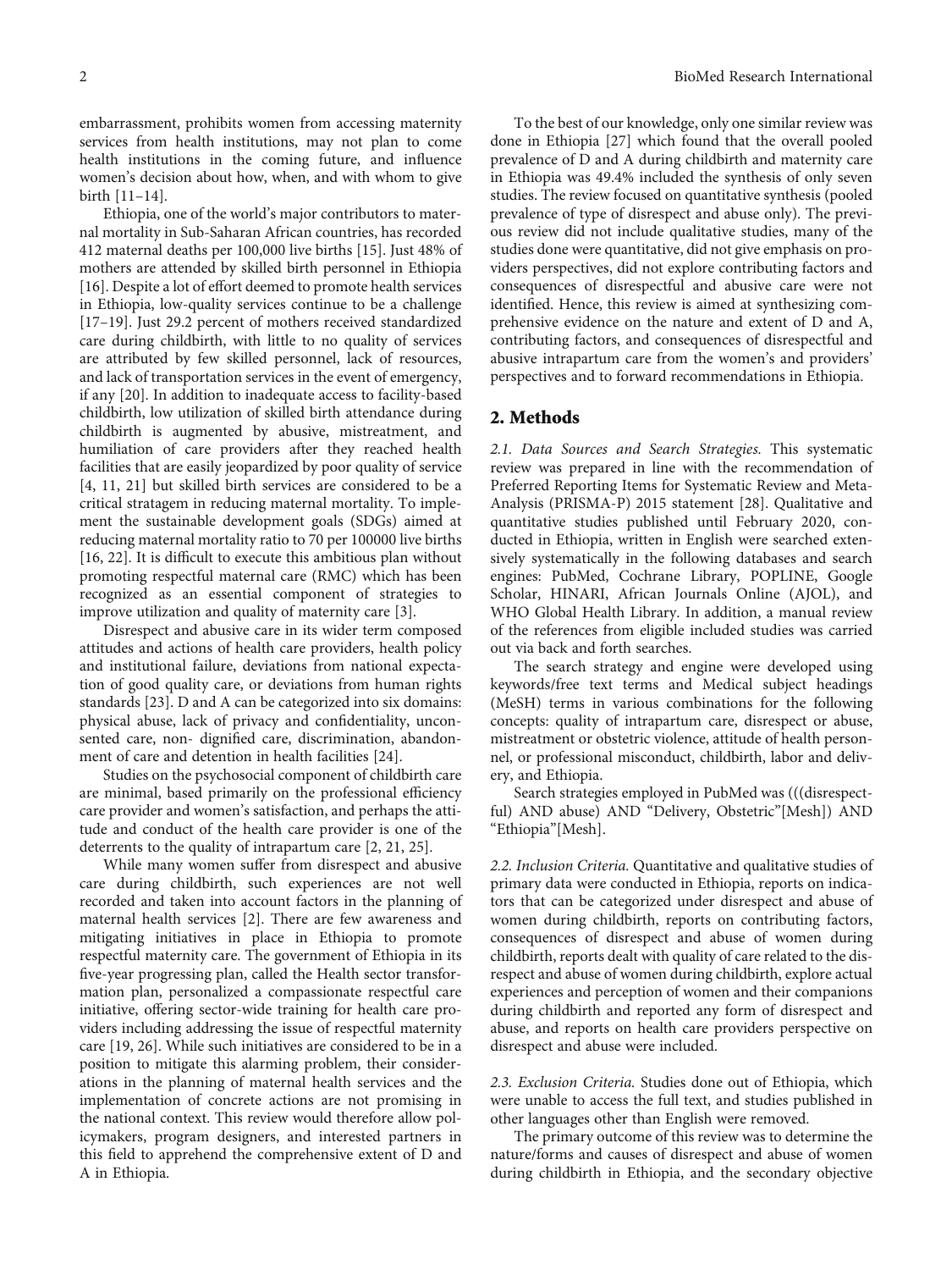was to identify contributing factors and consequences of disrespect and abuse of women during childbirth. According to Bowser and Hill framework and classification [[24](#page-12-0)], disrespectful and abusive behavior during childbirth is an act of the following: physical abuse, nonconfidential care, nonconsented care, nondignified care, abandonment of care, and discrimination and detention in the facilities during childbirth.

2.4. Data Extraction. Initially, an advanced and systematic search was made via the identified databases listed. In addition, a manual review of the references of the included studies was undertaken to access additional relevant articles. Next, studies published other than the English language, conducted out of Ethiopia, unrelated and irrelevant articles based on their title and abstract were excluded. Then, those remaining articles were imported to Endnote version 8, and duplicate articles were removed. Data was extracted by using the Joanna Briggs institute structured data extraction format. Presented using a table consisting of the following items: first author's name and year of publication, study location, study design, study description, sample size, type and characteristics of disrespect and abuse, analysis method, results, and contributing factors.

2.5. Quality Appraisal. The quality assessment of studies for the quantitative cross-sectional was assessed using the Centre for Evidence-Based Management (CEBM) Survey Critical Appraisal Tool [\[29\]](#page-12-0), and qualitative studies were assessed using the Critical Appraisal Skills Program (CASP) tool [\[30](#page-12-0)]. The qualities of included studies were rated as low, medium, or high. All the studies were kept for the final analysis.

2.6. Strategy for Data Synthesis. We adopt Bowser and Hill framework for data synthesis. This typology was used because, most of the included articles, their method of data synthesis was according to this framework. To fulfill the objective of this review, this framework was found to be suitable. According to the framework, disrespect and abusive care are categorized into seven domains and categorizes contributing factors into individual and community level, policy and governance level, providers, and service delivery factors. The findings were grouped, interpreted, and summarized in these categories. For quantitative synthesis, we documented the type and form of disrespect and abuse experienced in each category, contributing factors, and consequences in the form of percentages. For qualitative synthesis, we put forward statements and quotes from the experience of women companions and caregivers. The protocol of this systematic review is under the registration process with the prospective registration number of 175547 for systematic reviews (PROS-PERO acknowledgment of receipt [175547]).

#### 3. Results

3.1. Study Selection and Characteristics. The online search yielded 143 citations through database searching and retrieving of references from eligible studies. Out of this scan, 121 retrieved studies were omitted via a step-by-step procedure due to the following reasons: 77 excluded as irrelevant by title and abstract, 35 removed as duplicates, 4 of them were review, and 5 forms of disrespect and abuse were not documented (Figure [1](#page-3-0)).

Of the 22 studies included in this review, 16 of them were quantitative cross-sectional studies, 5 qualitative studies, and 1 was mixed-method study. Of the 16 quantitative crosssectional studies included, two were direct observational studies [[31](#page-12-0), [32](#page-12-0)]; and three of them were perspectives of health care providers' [\[33](#page-12-0)–[35\]](#page-12-0). Nine of the included studies were performed simultaneously in both rural-urban settings [\[31,](#page-12-0) [35](#page-12-0)–[42](#page-13-0)], eleven in urban setting [\[14, 33, 34,](#page-12-0) [43](#page-13-0)–[51\]](#page-13-0) and one in rural setting [[32](#page-12-0)]. Three of the studies were conducted in the capital (Addis Ababa) [\[33,](#page-12-0) [43, 46](#page-13-0)], two in Tigray region [\[42, 47](#page-13-0)], four in Amhara region [[14](#page-12-0), [34,](#page-12-0) [44](#page-13-0), [49\]](#page-13-0), five in Oromia region [[36](#page-13-0), [37, 39, 50, 51](#page-13-0)], three in SNNP region [\[38, 40,](#page-13-0) [45\]](#page-13-0), two in both SNNP and Amhara regions [\[32, 35](#page-12-0)], one in four of the regions (Tigray, Oromia, SNNP and Amhara) [\[41\]](#page-13-0), and one was done nationwide of rural settings [[31\]](#page-12-0) (Table [1](#page-4-0)).

3.2. Synthesized Outcomes. Prevalence studies in Ethiopia have shown prevalence reports revealed that women experience at least one form of disrespect and abuse during childbirth ranging from 21.1% [[32](#page-12-0)] to 98.9% [[45](#page-13-0)], which are unacceptably high levels of obstetric violence and mistreatment care.

Our synthesized findings were recorded using Bowser and Hill framework [[24](#page-12-0)] and categorized under the following domains.

3.2.1. Physical Abuse. Physical abuse during childbirth was reported in eighteen of the cross-sectional and qualitative studies [[14](#page-12-0), [31](#page-12-0)–[37, 39](#page-13-0)–[45](#page-13-0), [49](#page-13-0)–[51\]](#page-13-0) and ranged from 9% to 87.9%. To include, being beaten, slapped, and/or pinched by the health care provider [\[14, 31, 33](#page-12-0)–[37](#page-13-0), [39, 41](#page-13-0), [44](#page-13-0), [45,](#page-13-0) [48](#page-13-0)–[51](#page-13-0)] and care providers used force to push the abdomen down (used fundal pressure) to deliver their babies [\[32,](#page-12-0) [40,](#page-13-0) [45\]](#page-13-0), episiotomy done or perineum sutured without antipain (anesthesia) [\[39, 43](#page-13-0), [45](#page-13-0)], restrained or tied down during labor [\[36, 40\]](#page-13-0), legs apart harshly and forcefully during labor were reported in 33.8% [\[36](#page-13-0)] and 13.9% [\[50\]](#page-13-0) of them, 1.8% faced previous experience of sexual abuse by the caregiver [\[37](#page-13-0)], and a qualitative studies have argued that painful per-vaginal exam have been carried out multiple times without notifying the findings [\[34,](#page-12-0) [42\]](#page-13-0); "The caregivers have psychologically wounded us, They have come and did vaginal exams repeatedly as easy as anything but it is a huge trauma to us" [[42](#page-13-0)].

3.2.2. Nonconsented Care. The women's right to information and informed consent was the most consistently dishonored right during facility-based childbirth, as recorded by between 16 to 92.5 percent of women in fifteen of the studies [\[32, 34](#page-12-0)– [36, 39](#page-13-0)–[41, 43](#page-13-0)–[47, 49](#page-13-0)–[51\]](#page-13-0). A significant number of women reported caregivers did not introduce their name during admission time [[43](#page-13-0)–[45](#page-13-0), [50, 51](#page-13-0)], caregivers did not tell the progress and consecutive evaluations to the women during labor [[41](#page-13-0), [45\]](#page-13-0), unconsented episiotomy and per-vaginal examination [[32, 34,](#page-12-0) [36](#page-13-0), [45\]](#page-13-0), unconsented cesarean delivery,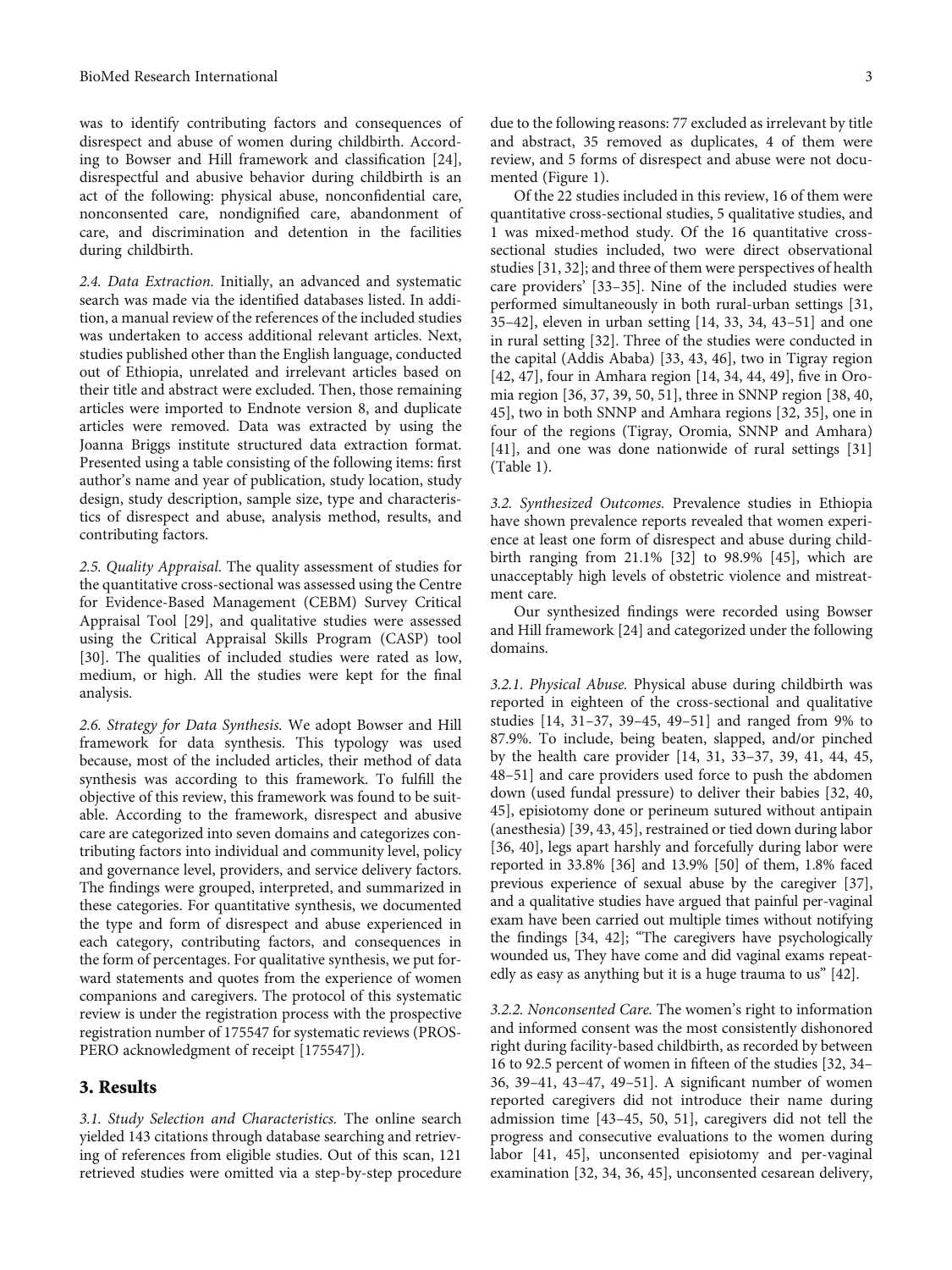<span id="page-3-0"></span>

FIGURE 1: PRISMA statement presentation for systematic review of women's and health care providers' perspectives on disrespect and abuse during childbirth in Ethiopia.

instrumental delivery, and labor augmentation [\[35,](#page-12-0) [36](#page-13-0), [39,](#page-13-0) [45\]](#page-13-0), and written and verbal informed consent was not taken before/while any procedure [\[39](#page-13-0)–[41, 43, 44, 47](#page-13-0), [49](#page-13-0)]. A woman delivered at the health center responded, "He used a metal instrument to take the baby out and told me to react when I have contractions, he did not ask my permission, or informed me of what he is doing" [[35](#page-12-0)].

3.2.3. Nondignified Care. With exception of the overt forms of abuse, women's description and perception of nondignified care are context-specific. According to our context, the women's right to be treated with dignity and respect was violated during childbirth, as stated by a difference of 8 to 55.3 percent of women in all of the included studies [\[14, 31](#page-12-0)–[51](#page-13-0)]. Women experience insult, shout, intimidation, and threaten without provocation and insensitiveness to the patients [\[14,](#page-12-0) [33](#page-12-0)–[36](#page-13-0), [39](#page-13-0)–[41, 44](#page-13-0)–[47, 50](#page-13-0), [51\]](#page-13-0). In a qualitative study in the migrant community, one mother said, "In the past they were yelling at us, they insult labouring women for not being clean. They were saying that why you did not shower, you have bad smell. To avoid this humiliation we were giving birth at home. But now it has been changing" [\[46\]](#page-13-0). They made negative comments and mocking [\[32, 34,](#page-12-0) [44](#page-13-0)] …"Some of them

heap scorn on you when you are in labor" [[34](#page-12-0)]. Unfriendly, unwelcomed, and impolite approaches of health care providers were found in seven of cross-sectional studies [\[14,](#page-12-0) [32,](#page-12-0) [38, 43](#page-13-0), [45, 48, 51](#page-13-0)]. In a qualitative study done on women who gave birth at home and who had previous experience of facility-based childbirth, one woman stated, "The traditional birth attendants will take care of your feelings; they treat you with sympathy. They are well aware of and concerned about our culture, so they never do something that can disappoint you. But those in health facilities act as if they were from another planet. They enjoy your pain and degrade you from humanity. I don't even understand why they are here if they don't respect and serve the needy" [\[38\]](#page-13-0). Women confirmed that their parents were not permitted to accompany them during labor [\[38, 41](#page-13-0), [45\]](#page-13-0).

3.2.4. Nonconfidential Care. The frequency of nonconfidential care that reported on prevalence ranges from 11% to 81.7%.

Women's right to privacy and confidentiality violation was reported in sixteen of the studies including lack of physical privacy (curtains, screening, and any visual barriers) [\[31](#page-12-0), [34](#page-12-0)–[36, 39](#page-13-0), [41, 44, 45](#page-13-0), [50](#page-13-0), [51\]](#page-13-0), lack of auditory privacy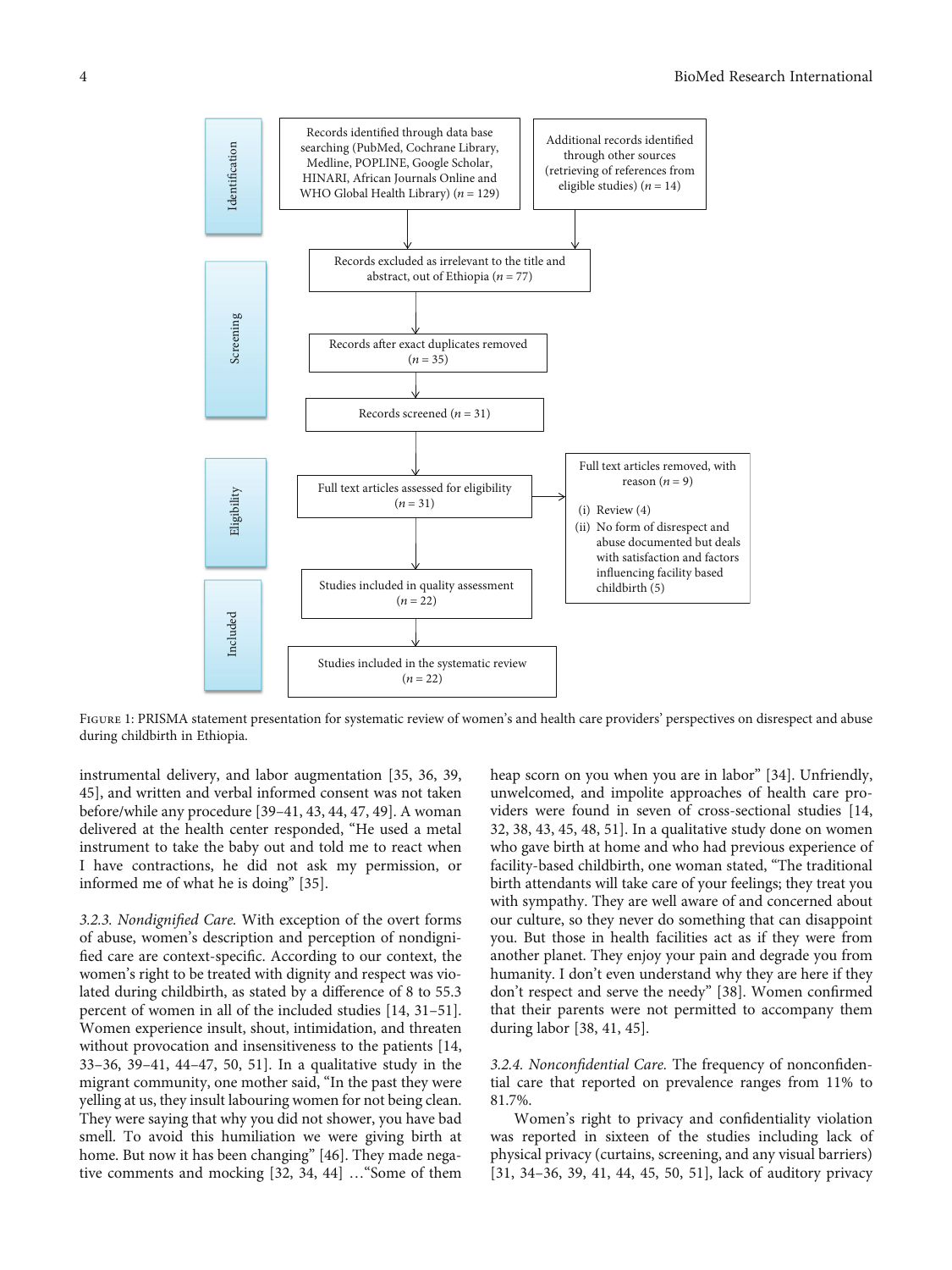<span id="page-4-0"></span>

| Author, year                        | Study setting<br>and location | Study design and<br>description                                                  | Sample size                                                                                                                     | characteristics of<br>Type and<br>D and A                                                                                         | Results                                                                                                                                                                                                      | Type of analysis<br>done                                                                           | Contributing factors                                                                                                                                    |
|-------------------------------------|-------------------------------|----------------------------------------------------------------------------------|---------------------------------------------------------------------------------------------------------------------------------|-----------------------------------------------------------------------------------------------------------------------------------|--------------------------------------------------------------------------------------------------------------------------------------------------------------------------------------------------------------|----------------------------------------------------------------------------------------------------|---------------------------------------------------------------------------------------------------------------------------------------------------------|
| Asefa et al.,<br>2018 [33]          | Ababa,<br>urban<br>Addis      | (interviewer-administered<br>Cross-sectional<br>questionnaire)                   | and hospital (convenience<br>57 health professionals<br>from the health center<br>sampling                                      | protected, detaining at<br>unattended labor/left<br>alone, privacy not<br>Slapping, hitting,<br>health facility                   | observed unattended labor<br>abuse, 34.5% privacy was<br>25.9% reported physical<br>not protected, 13.2%                                                                                                     | Survey data<br>analyzed by<br>tabulations                                                          | Normalization of D&A as<br>poor support from facility<br>a culture, high workload,<br>management, discomfort<br>of the working<br>environment           |
| and Zeleke<br>Wassihun<br>2018 [14] | Bahir Dar,<br>urban           | (interviewer-administered<br>Cross-sectional<br>questionnaire)                   | who gave birth selected<br>Survey of 284 mothers<br>randomly                                                                    | Did not support pain<br>insult, treated not<br>relief, slapped,<br>triendly way                                                   | pain relief, 34.5% slapped<br>30.3% with no support in<br>treated in unfriendly<br>by, 31.3% insulted,<br>68.3% of them<br>approach                                                                          | Survey data<br>analyzed by<br>and logistic<br>tabulations<br>regression                            | monthly income<br>Low family                                                                                                                            |
| Ukke et al.,<br>2019 [45]           | Arba Minch,<br>urban          | (interviewer-administered<br>Cross-sectional<br>questionnaire)                   | Survey of 281 postnatal<br>mothers selected<br>systematically                                                                   | abandonment of care<br>nonconsented care,<br>without anesthesia,<br>discriminated care,<br>Nondignified care,<br>doing episiotomy | nondignified care, 92.5%<br>of nonconsented care,<br>discriminatory care<br>18.8% sutured their<br>perineum without<br>anesthesia,36.7%<br>18.1% perceived                                                   | Survey data<br>analyzed by<br>tabulations                                                          | Normalization, lack<br>management body,<br>low socioeconomic<br>the hospital staffs,<br>dissatisfaction by<br>of support from<br>workload and<br>status |
| et al., 2018<br>Wassihun<br>[44]    | Bahir Dar,<br>urban           | (interviewer-administered<br>Cross-sectional<br>questionnaire)                   | Survey of 422 households<br>selected by systematic<br>random sampling                                                           | Physical force, insult,<br>physical privacy not<br>nonconsented care,<br>respected, personal<br>info discussed<br>with others     | force, 27.1% insult, 25.1%<br>report did not obtain any<br>23.2% reported physical<br>consent, 8.3% reported<br>did not use barriers<br>5.4% claimed their<br>personnel info<br>was discussed<br>for privacy | multivariate for<br>tabulations and<br>bivariate and<br>analyzed by<br>associations<br>Survey data | family income<br>Low maternal                                                                                                                           |
| Banks et al.,<br>2017 [32]          | SNNP and<br>AMHARA,<br>rural  | Quantitative cross-sectional<br>(semistructured checklist)<br>direct observation | who gave birth and client-<br>provider interaction was<br>observed in 193 of them<br>Survey of 204 mothers<br>selected randomly | privacy not respected,<br>Fundal pressure, lack<br>of consent, auditory<br>physical privacy<br>not respected                      | privacy was not provided<br>respected, 20.7% physical<br>auditory privacy was not<br>consent, 21.1% of them<br>68.4% of them lack of<br>pressure was applied,<br>14.1% of them fundal                        | fishers exact test<br>tabulation and<br>Survey data<br>analyzed by                                 | circumstances by both<br>woman and provider,<br>failing infrastructure<br>Normalization of<br>high patient flow,<br>behavior and                        |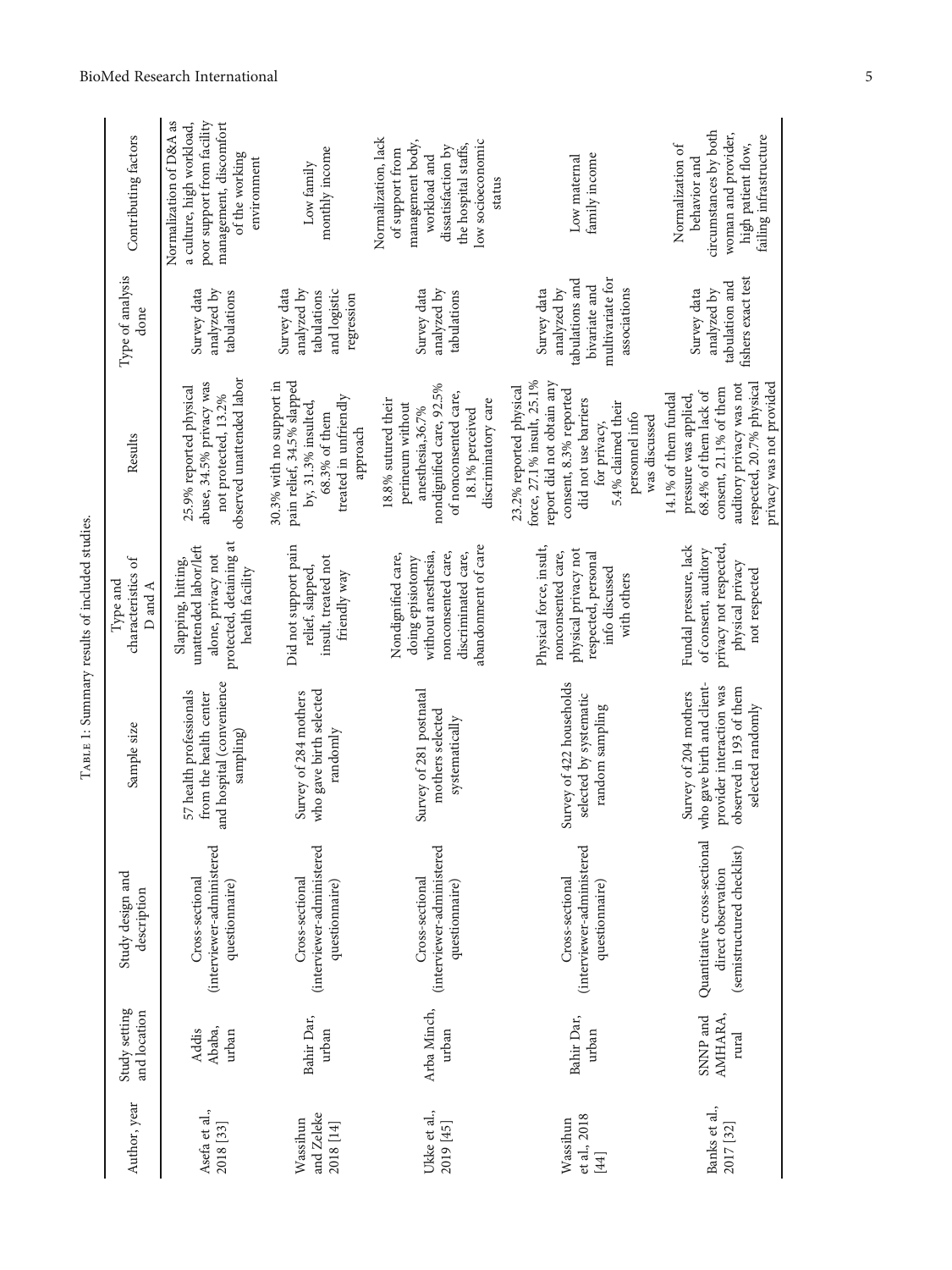| Author, year                       | Study setting<br>and location  | Study design and<br>description                                                                  | Sample size                                                                                             | characteristics of<br>Type and<br>D and A                                                                                      | Results                                                                                                                                                                                   | Type of analysis<br>done                                                                           | Contributing factors                                                                                                |
|------------------------------------|--------------------------------|--------------------------------------------------------------------------------------------------|---------------------------------------------------------------------------------------------------------|--------------------------------------------------------------------------------------------------------------------------------|-------------------------------------------------------------------------------------------------------------------------------------------------------------------------------------------|----------------------------------------------------------------------------------------------------|---------------------------------------------------------------------------------------------------------------------|
| Bobo et al.,<br>2019 [36]          | urban-rural<br>Oromia,<br>West | (interviewer-administered<br>Cross-sectional<br>questionnaire)                                   | 807 surveys of mothers<br>institution, systematic<br>who gave birth in the<br>random                    | section, discriminate<br>Harshly forcing leg<br>episiotomy, and C-<br>apart, shouted at,<br>on basis of status<br>unconsented  | was done; in 39% of them,<br>31.4% report shouting at,<br>33.8% legs apart harshly,<br>unconsented episiotomy<br>in 48.9% of them<br>was not provided<br>physical privacy                 | multivariate for<br>tabulations and<br>bivariate and<br>associations<br>Survey data<br>analyzed by | throughout labor and<br>health facility setting,<br>lack of a companion<br>Experience with the<br>delivery services |
| Siraj et al.,<br>2019 [51]         | Jimma,<br>urban                | (interviewer-administered<br>Cross-sectional<br>questionnaire)                                   | 290 surveys of immediate<br>(convenient consecutive<br>postnatal mothers<br>sampling)                   | privacy not protected,<br>confidentiality and<br>information not<br>protected, ill-<br>The right to<br>treatment,<br>detention | 90% reported the right to<br>and ill-treatment, 25.9%<br>report physical harm<br>info denied, 87.9%<br>report detention                                                                   | Survey data<br>analyzed by<br>tabulation                                                           | faced significant resource<br>High patient flow and<br>and staff shortage                                           |
| Mekonnen<br>et al., 2019<br>$[37]$ | Bale, urban-<br>rural          | (interviewer-administered<br>Cross-sectional<br>questionnaire)                                   | 565 surveys of immediate<br>multistage then SRS<br>postnatal mothers,                                   | Verbal abuse and<br>physical threaten                                                                                          | 11% verbally threatened,<br>17.3% physically abuse                                                                                                                                        | tabulation and<br>analyzed by<br>Survey data<br>chi-square                                         | Not specified                                                                                                       |
| Warren et al.,<br>2017 [52]        | Hadya zone,<br>urban-rural     | Qualitative (focused group<br>interview), semistructured<br>discussion and in-depth<br>checklist | 8 FGD (8 to 10 members<br>per group) and 16 key<br>informant interviews<br>(purposive sampling)         | neglect and arrogantly,<br>Bad approach, treated<br>not involvement of<br>companionship                                        | did not tell what is going<br>show any empathy, they<br>Care providers did not<br>in front many people,<br>on, physical privacy<br>was disgraced<br>insulting                             | content analysis<br>Thematic                                                                       | satisfaction, routine,<br>Low degree of job<br>and attitudinal                                                      |
| Mirkuzie,<br>2014 [46]             | Ababa,<br>Addis<br>urban       | interview), semistructured<br>Qualitative (in-depth<br>checklist                                 | 11 women who gave<br>birth at home in IDI<br>and 28 in FGD                                              | Shouting at, not treat<br>them in a respectful<br>misinformation<br>way, insulting,                                            | Yelling at and did not have<br>any empathy, not treating<br>in a women-friendly way,<br>misinformation, and<br>run out of resources,<br>misdiagnosis that<br>creates hesitation           | Framework and<br>content analysis                                                                  | women often have<br>low education and<br>Pregnant migrant<br>low economy                                            |
| et al., 2107<br>Burrowes<br>$[34]$ | Markos,<br>Debre<br>urban      | semistructured checklist<br>Qualitative (in-depth<br>interview and FGD).                         | 23 women participated in<br>FGD and 19 (4 health care<br>provider and 15 students)<br>in IDI, purposive | respected, verbal abuse,<br>nonconsented care,<br>Autonomy not<br>physical abuse,<br>abandonment                               | and food, deny to adopt<br>Exacerbation of pain<br>to open up their leg,<br>and slapping clients<br>restriction of fluids<br>insulting, pinching<br>preferred position<br>by shouting and | content analysis<br>Framework and                                                                  | workload, low payment<br>Shortages of personnel,<br>lack of supplies, heavy<br>compared to effort                   |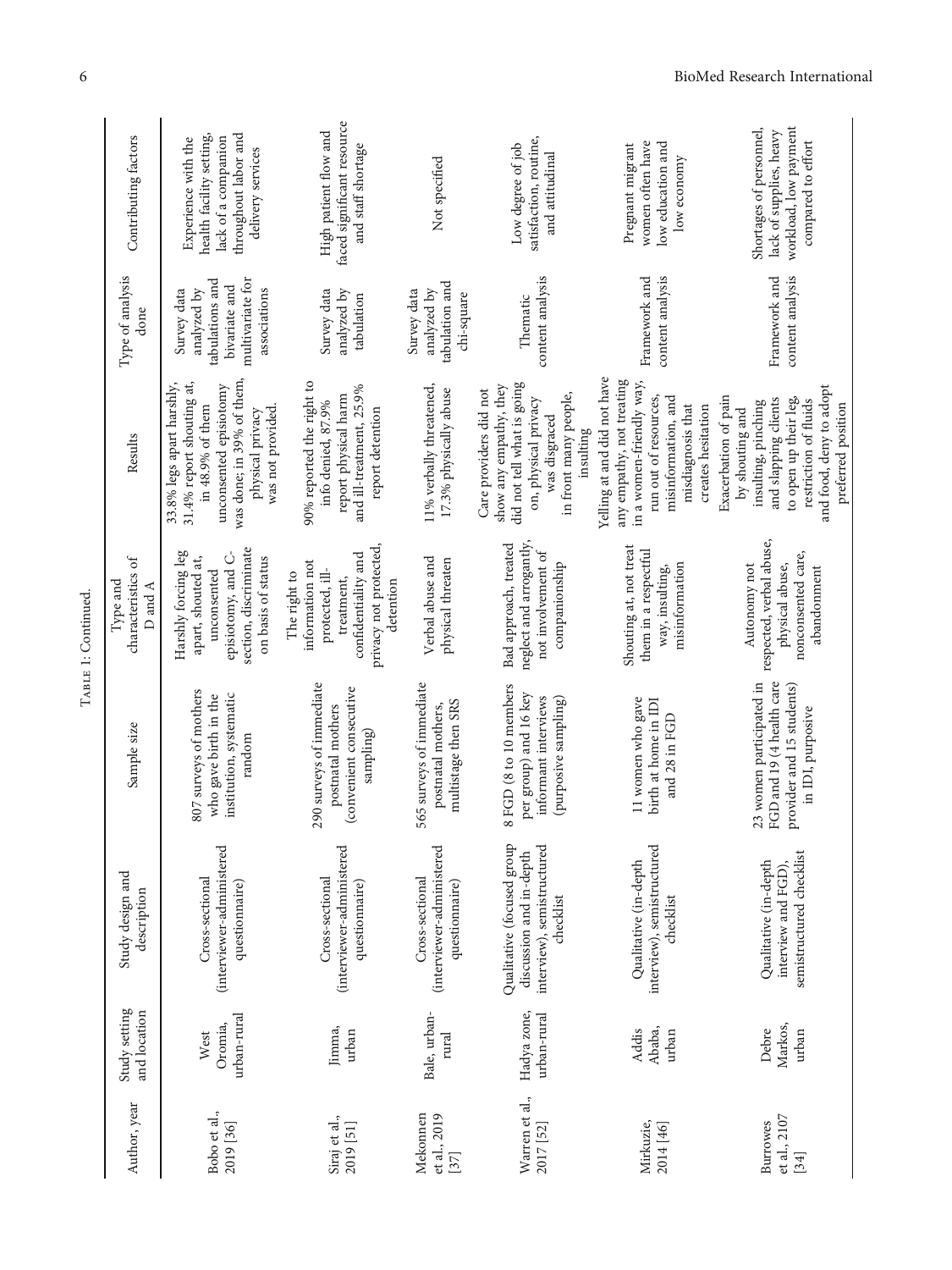|                     | Contributing factors                      | good attitude of health<br>Lack of infrastructure,<br>normalization, lack of<br>care provider                                                                                                              | of policy, facility culture,<br>Lack of resource, lack<br>lack of redress<br>mechanisms,                                                                          | High patient volume<br>and workload                                                                                                                                                                  | Not specified                                                                                                                                              | status and residing<br>Low educational<br>rural                                                                     |
|---------------------|-------------------------------------------|------------------------------------------------------------------------------------------------------------------------------------------------------------------------------------------------------------|-------------------------------------------------------------------------------------------------------------------------------------------------------------------|------------------------------------------------------------------------------------------------------------------------------------------------------------------------------------------------------|------------------------------------------------------------------------------------------------------------------------------------------------------------|---------------------------------------------------------------------------------------------------------------------|
|                     | Type of analysis<br>done                  | tabulation and<br>Survey data<br>analyzed by<br>thematic<br>analysis                                                                                                                                       | Survey data<br>analyzed by<br>tabulation                                                                                                                          | multivariate for<br>tabulation and<br>bivariate and<br>analyzed by<br>Survey data<br>association                                                                                                     | multivariate for<br>tabulation and<br>binomial and<br>Analyzed by<br>association<br>negative                                                               | multivariate for<br>tabulation and<br>binomial and<br>Analyzed by<br>association<br>negative                        |
|                     | Results                                   | 18.5% of report episiotomy<br>antipain, 27.4% reported<br>prohibition of informed<br>consent, not using of<br>and suturing without<br>screening, scolding<br>was done without<br>and hitting<br>anesthesia | informed consent, 21.2%<br>44.9% reported lack of<br>discriminated by status<br>others, 20% neglected<br>and abandoned, 5.4%<br>report discussion<br>overheard by | birth companion, 56% did<br>patient and provider was<br>reported in 72% of them,<br>28% report not allowing<br>not adopt the preferred<br>Poor rapport between<br>choice of position<br>during labor | 5% claimed care provider<br>movement during labor<br>10.5% scolded/insulted,<br>12.5% shouted at,<br>as discouraging,<br>in 3.8% of them<br>was restricted | nonconfidential care<br>nonconsented care,<br>49.6% experience<br>63.6% reported<br>physical abuse,<br>32.3% report |
| TABLE 1: Continued. | characteristics of<br>Type and<br>D and A | prohibition of mothers<br>nonconfidential care,<br>informed consent,<br>Physical harm,<br>abandonment                                                                                                      | communication, loss of<br>Neglect and abandon,<br>autonomy, lack of<br>discrimination<br>supportive,<br>ineffective                                               | poor perception, not<br>explanation during<br>Lack of autonomy,<br>labor, not allowing<br>responding to<br>questions, no<br>companion                                                                | negative, restriction of<br>discouraging/become<br>scolded/insulted,<br>Shouted at,<br>movement                                                            | nonconfidential care,<br>discriminatory care,<br>nonconsented care,<br>Physical abuse,<br>neglected care            |
|                     | Sample size                               | systematically and 6 FGD<br>351 surveys of pregnant<br>$(8 to 10)$ selected<br>women selected<br>purposively                                                                                               | 577 surveys of mothers<br>selected by systematic<br>random sampling                                                                                               | 379 surveys of postnatal<br>mothers of selected<br>systematically                                                                                                                                    | who gave birth within the<br>preceding year selected by<br>Survey of 1125 of women<br>systematically                                                       | Survey of 409 postnatal<br>mothers selected by<br>systematic                                                        |
|                     | Study design and<br>description           | interviewer-administered<br>Mixed (cross-sectional<br>study and FGD),<br>questionnaire                                                                                                                     | (interviewer-administered<br>Cross-sectional<br>questionnaire)                                                                                                    | (interviewer-administered<br>Cross-sectional<br>questionnaire)                                                                                                                                       | (interviewer-administered<br>Cross-sectional<br>questionnaire)                                                                                             | (interviewer-administered<br>Cross-sectional<br>questionnaire)                                                      |
|                     | Study setting<br>and location             | semiurban<br>Bishoftu,                                                                                                                                                                                     | urban-rural<br>Hossana,                                                                                                                                           | Amhara and<br>Tigray, both<br>urban and<br>Oromia,<br>SNNP,<br>rural                                                                                                                                 | Tigray,<br>urban                                                                                                                                           | North West<br>Amhara,<br>urban                                                                                      |
|                     | Author, year                              | and Abeya,<br>2019 [39]<br>Tefera                                                                                                                                                                          | Getachew,<br>2019 [40]                                                                                                                                            | et al., 2019<br>Sheferaw<br>$[41]$                                                                                                                                                                   | Gebremichael<br>et al., 2018<br>$[47]$                                                                                                                     | 2019 [49]<br>Mihret,                                                                                                |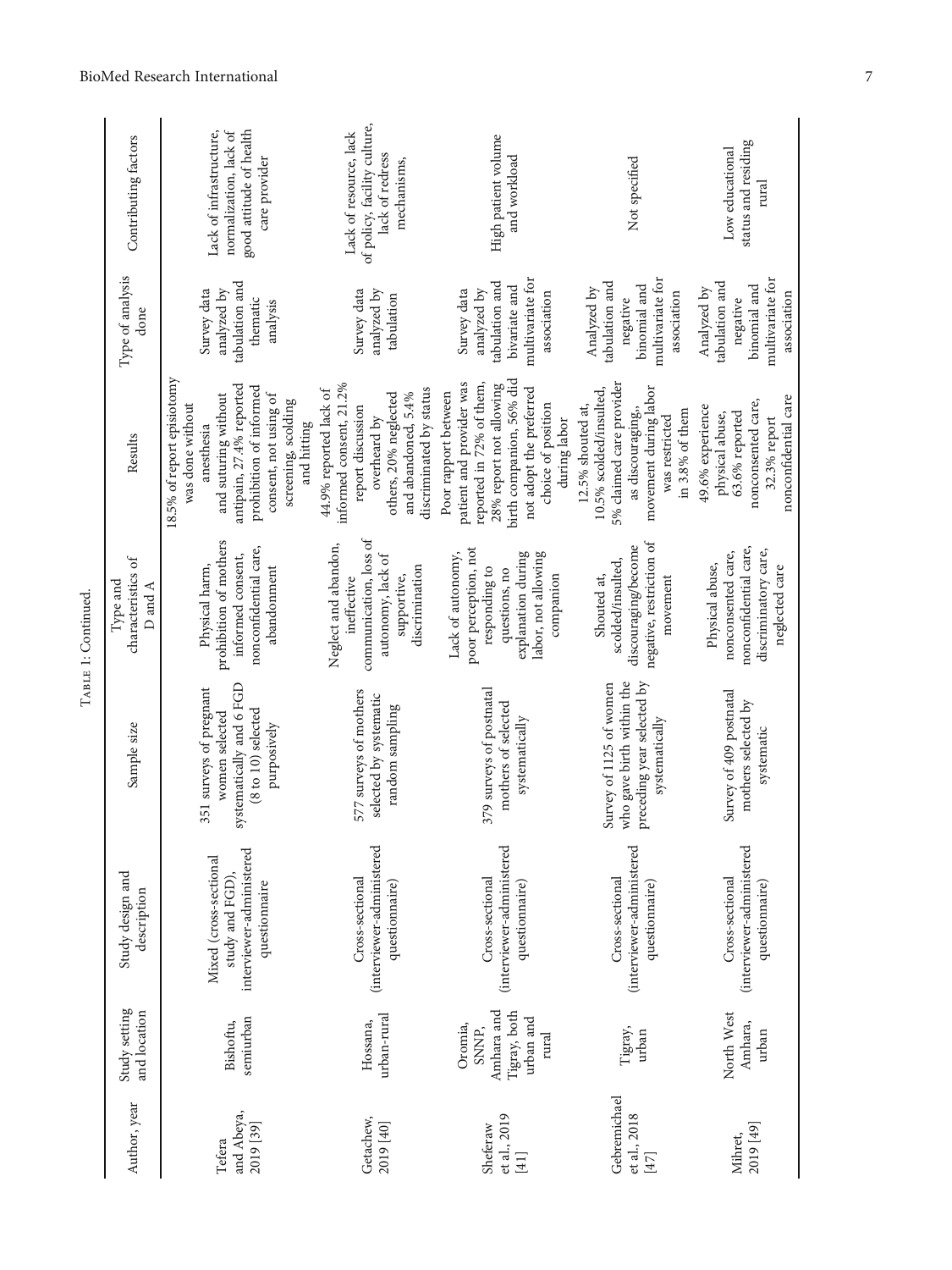| Contributing factors                              | Insufficient in-service<br>preservice education,<br>redress mechanism,<br>unavailability of<br>training and                                                             | with less concentrating<br>Congestion of patient<br>of service delivery                                                                                                                         | normalization of care<br>Facilities being as<br>teaching hospital,                                                                                                        | incompetent providers,<br>scarcity of resources<br>Negligent and                                                                                                                        | and loss of autonomy,<br>Disempowerment<br>normalization                                                                                                                             |
|---------------------------------------------------|-------------------------------------------------------------------------------------------------------------------------------------------------------------------------|-------------------------------------------------------------------------------------------------------------------------------------------------------------------------------------------------|---------------------------------------------------------------------------------------------------------------------------------------------------------------------------|-----------------------------------------------------------------------------------------------------------------------------------------------------------------------------------------|--------------------------------------------------------------------------------------------------------------------------------------------------------------------------------------|
| Type of analysis<br>done                          | bivariate and<br>multivariate,<br>Chi-square,<br>tabulation                                                                                                             | Survey data<br>analyzed by<br>tabulation                                                                                                                                                        | Survey data<br>analyzed by<br>tabulation                                                                                                                                  | content analysis<br>Thematic and                                                                                                                                                        | content analysis<br>Thematic and                                                                                                                                                     |
| Results                                           | privacy was violated and<br>abuse, in 17% of them,<br>9% experience physical<br>mistreatment of verbal<br>abuse, 8% experience<br>19% of the mothers<br>were left alone | 42.1% mothers experience<br>or verbally, 54.6% of them<br>discriminatory on status<br>40.2% claimed that the<br>respond the care was<br>care was unfriendly,<br>abuse care either<br>physically | way, 48% did not obtain<br>receive pain relief upon<br>23.7% of them did not<br>request, 9.2% of them<br>did not demonstrate<br>culturally acceptable<br>informed consent | Perform PV multiple times<br>findings, women complain<br>health facility for the fear<br>but did not explain the<br>about detention at the<br>of home delivery, pain<br>was not managed | delivery without consent,<br>Yelled when out of bed,<br>urban and rural women<br>clenching of legs apart,<br>differentials in care for<br>slapping in denying,<br>doing instrumental |
| characteristics of<br>Type and<br>D and $\Lambda$ | abuse, privacy violated,<br>Physical abuse, verbal<br>abandonment/left<br>alone                                                                                         | unfriendly care, abused<br>care, discriminatory<br>Untimed care,                                                                                                                                | uncaring in a culturally<br>acceptable way, did not<br>Did not receive pain<br>relief on request,<br>obtain consent                                                       | without their will, lack<br>of support for basic<br>Did not explain the<br>findings, detention<br>physiologic needs                                                                     | consent not obtained,<br>discrimination based<br>on residence, no<br>pushing/hitting,<br>physical privacy<br>Insulting,                                                              |
| Sample size                                       | labor and delivery were<br>240 of women during<br>observed                                                                                                              | andom sampling method<br>nominated by systematic<br>Survey of 425 women                                                                                                                         | nominated by systematic<br>Survey of 173 women<br>random sampling                                                                                                         | accompanies A total of 62<br>8 FGD (8 to 10 members<br>women who gave birth in<br>the year prior to the study<br>per group) which                                                       | IDI with 4 midwives and<br>$^{\circ}$<br>members accompanying<br>42 women gave birth at<br>home and institutions,<br>FGD with 63 family<br>labor women                               |
| Study design and<br>description                   | observation(semistructured<br>Cross-sectional direct<br>checklist)                                                                                                      | (interviewer-administered<br>Cross-sectional<br>questionnaire)                                                                                                                                  | (interviewer-administered<br>Cross-sectional<br>questionnaire)                                                                                                            | discussion) (semistructured<br>Qualitative (focused group<br>checklist)                                                                                                                 | Qualitative (IDI and FGD),<br>semistructured discussion<br>checklist                                                                                                                 |
| Study setting<br>and location                     | Nationwide,<br>urban and<br>rural                                                                                                                                       | Harar, urban                                                                                                                                                                                    | Ababa,<br>Addis<br>urban                                                                                                                                                  | Tigray, both<br>urban and<br>rural                                                                                                                                                      | SNNP and<br>urban and<br>Amhara,<br>rural                                                                                                                                            |
| Author, year                                      | et al., 2017<br>Sheferaw<br>$\begin{bmatrix} 31 \end{bmatrix}$                                                                                                          | Bante et al.,<br>2020 [48]                                                                                                                                                                      | Bekele, 2015<br>Asefa and<br>$[43]$                                                                                                                                       | Gebremichael<br>et al., 2017<br>$[42]$                                                                                                                                                  | Molla et al.<br>2017 [35]                                                                                                                                                            |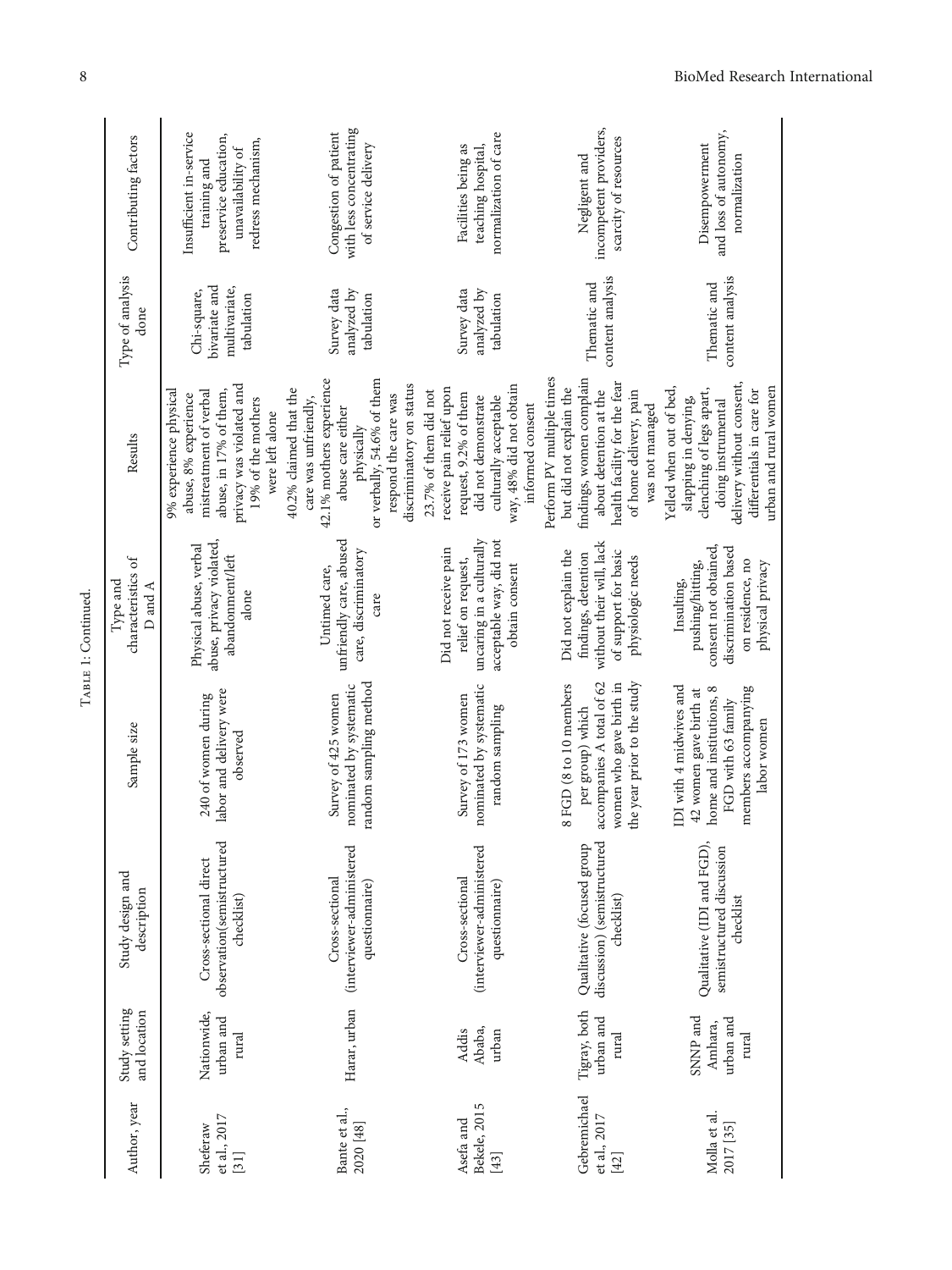|                     | Contributing factors                      | Not specified                                                                                                                                                  |
|---------------------|-------------------------------------------|----------------------------------------------------------------------------------------------------------------------------------------------------------------|
|                     | Type of analysis<br>done                  | Survey data<br>analyzed by<br>tabulation                                                                                                                       |
|                     | Results                                   | 13.9% report legs harshly<br>privacy disgraced, 72.2%<br>did not introduce<br>apart, 33.5% physical<br>themselves, 13.3%<br>ignored when the<br>care is needed |
| TABLE 1: Continued. | characteristics of<br>D and A<br>Type and | physical and auditory<br>privacy not respected,<br>did not introduce,<br>shouting, ignored<br>Forcing leg apart,<br>when needed                                |
|                     | Sample size                               | selected by systematic<br>Survey of 321 women<br>random sampling                                                                                               |
|                     | Study design and<br>description           | interviewer-administered<br>Cross-sectional<br>semistructured<br>questionnaire)                                                                                |
|                     | Study setting<br>and location             | Oromia,<br>urban                                                                                                                                               |
|                     | Author, year                              | Bekele et al.,<br>2020 [50]                                                                                                                                    |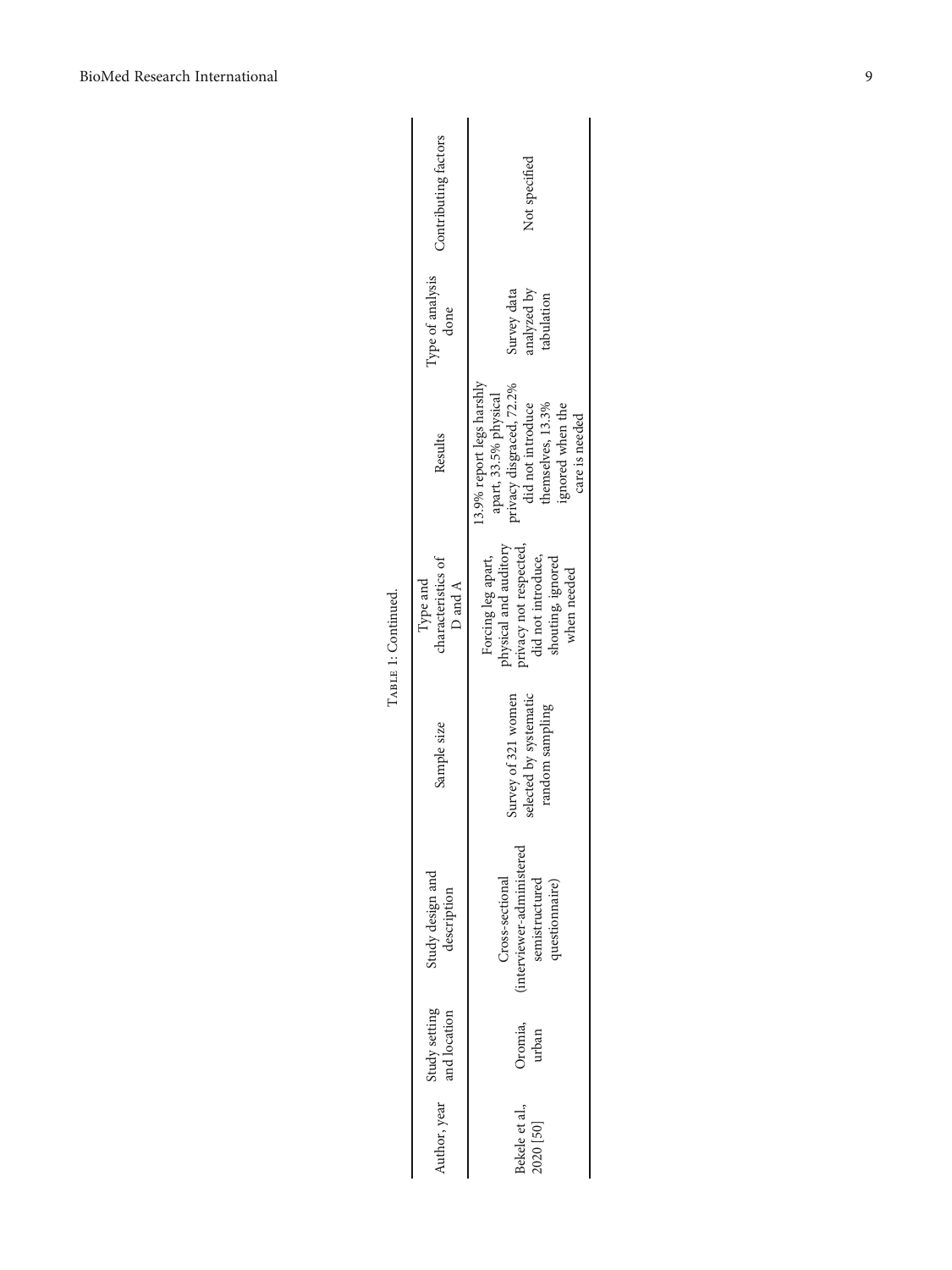(discuss sensitive health information publicly and overheard by others) [[32](#page-12-0), [36](#page-13-0), [40](#page-13-0), [44, 47, 50\]](#page-13-0), and medical history disclosed without consent in 7.2% of them [[36](#page-13-0)]. In the qualitative study done on patients and care providers perspective, one of the participants stated, "I told the midwife not to allow [students to enter and observe care], but they were already in the room on practical learning, and the midwife didn't want to send them out once they were in. In the future, I don't want that" [\[34\]](#page-12-0)…one trainee student also stated, "We students were many in number, and clients got ashamed to be free in front of us [to permit vaginal exams], and did not comply with the orders given by providers" [\[34\]](#page-12-0).

3.2.5. Discrimination. In Ethiopia, 2.2% to 54.6% of women, their right to equally, discrimination-free and equitable care was violated on basis of circumstances by caregivers. Women reported discriminatory care in eight cross-sectional studies, to include because of their traditional belief [\[45](#page-13-0)], being rural residence [\[36, 45\]](#page-13-0), 12.5% due to low educational status or no formal education [\[45\]](#page-13-0), race/religion or ethnicity [\[40, 44, 51](#page-13-0)], low economic status [[36](#page-13-0), [40, 44](#page-13-0)], being teenager (young age) [\[36, 40, 45\]](#page-13-0), 5.4% discriminated because of serostatus positive for HIV [\[40\]](#page-13-0), and 13.4% did not get equitable care because of difficulty in language [[51](#page-13-0)]. One woman from rural residence stated the level of discrimination as, "By the time I went there in labour, there was one woman who came from the urban area, she was there before me but I gave birth before her. They were taking care of her and treating her better than they did for me ... they visited her more frequently, and they comfort her than me" [\[35\]](#page-12-0).

3.2.6. Abandonment/Neglect. A total of 4.3 to 53.8% of women in 14 surveys, including left alone or unattended during labor and delivery, reported denial of women right to healthcare and to the highest attainable level of health and continuous care [\[31, 33, 34,](#page-12-0) [40, 43](#page-13-0)–[45, 47, 49, 51\]](#page-13-0), pain management neglected despite they need it [\[14](#page-12-0), [42\]](#page-13-0), did not come on need [[34](#page-12-0), [43](#page-13-0), [44, 50, 51](#page-13-0)], movement limited for a long time [\[47](#page-13-0)], and 16.5% of women reported delayed procedure after decision [[40\]](#page-13-0).

3.2.7. Detention in Facilities. Detention at health facilities was reported by a range of 2.9% to 25.9% of women in four studies for the issue of failure to pay and against their will [\[36](#page-13-0), [44](#page-13-0), [51\]](#page-13-0) and detained for fear of home delivery [\[42\]](#page-13-0).

3.3. Factors Contributing to Disrespect and Abuse during Childbirth. In this review, the factors leading to disrespect and abuse during childbirth in Ethiopia included research from the experience and interpretation of women, the experience of care providers, trainees, and discussed in their results.

#### 3.3.1. Individual and Community-Level Factors

(1)Normalization of Disrespect and Abuse during Childbirth. Asefa et al. [[33](#page-12-0)] and Ukke et al. [[45\]](#page-13-0) discussed in their finding as the widespread observation and experience of disrespect and abuse indicates, it is normalized, culture and attitudinal among women and caregivers in health institutions. For a

majority of women who are perceived disrespect and abused, while reported as not disrespected and abused, it means disrespectful and abuse care well-thought-out to be not thoughtful by service users and tolerable community [\[32,](#page-12-0) [39, 43\]](#page-13-0). A resident dweller woman who had not received formal education interrogated as, "...Yes, because they are doing this to save my life, I don't mind ... Yes it is for my benefit and it was not meant to hurt me" [[35](#page-12-0)].

(2)Lack of Autonomy and Empowerment. Four studies found that those mothers residing in rural had low educational status, and low socioeconomic status is more likely to face disrespected and abused care [[14, 35](#page-12-0), [44](#page-13-0), [46](#page-13-0), [49](#page-13-0)]. The authors of those studies link the factors with disrespect and abuse care as; with regard to low socioeconomic status, those mothers who had control over finance may have a high level of utilization of institutional delivery, and this would have a lot more exposure to the care system and aware their rights. Related to educational status, educated women are better aware of their rights and developed self-confidence decreases the disparity in power between caregiver and service users, making them less affected by disrespected and abused care. However, Mihret 2019 [[49](#page-13-0)] did not agree with these postulations. While less informed and rural residents are more likely to face disrespect and abusive care, as rural residents are not aware of their rights and may never have been introduced to the care system by the abusive and bad approach of caregivers to view it as status quo and did not disclose it as disrespectful and abusive care. With regard to education, Mihret 2019 [[49\]](#page-13-0) concluded that perhaps educated women are more conscious of their rights and are thus more open to disclosing incidents of disrespect and abusive behaviors.

#### 3.3.2. National Laws and Policies, Human Rights, and Ethics

(1)Lack of Enforcement of National Laws and Policies and Lack of Legal Redress Mechanisms, Supervision. The lack of redress mechanism in case of complaints was reported by 65.2% of respondents as a constraint for respectful maternity care [[40](#page-13-0)]. Sheferaw et al. [\[31\]](#page-12-0) also discussed the importance of the SBM-R quality improvement approach; facilities that adopted the SBM-R quality improvement approach demonstrated a higher level of Respectful Maternity Care compared to those who did not.

#### 3.3.3. Providers and Service Delivery

(1)Provider Distancing as a Result of Training. None of the included studies provide an evidence for this factor as a contributor. However, Sheferaw et al. 2017 [[31](#page-12-0)] speculated on their discussion session as, lack of preservice, in-service training/education for the maternal health work force about respectful maternity care contributes to the harsh relationship of service users and providers.

(2)Provider Demoralization Related to Weak Health Systems, Shortages of Human Resources, and Professional Development Opportunities. Poor support is from facility management to the unreserved effort of provider [\[33,](#page-12-0) [40, 45\]](#page-13-0), inconvenient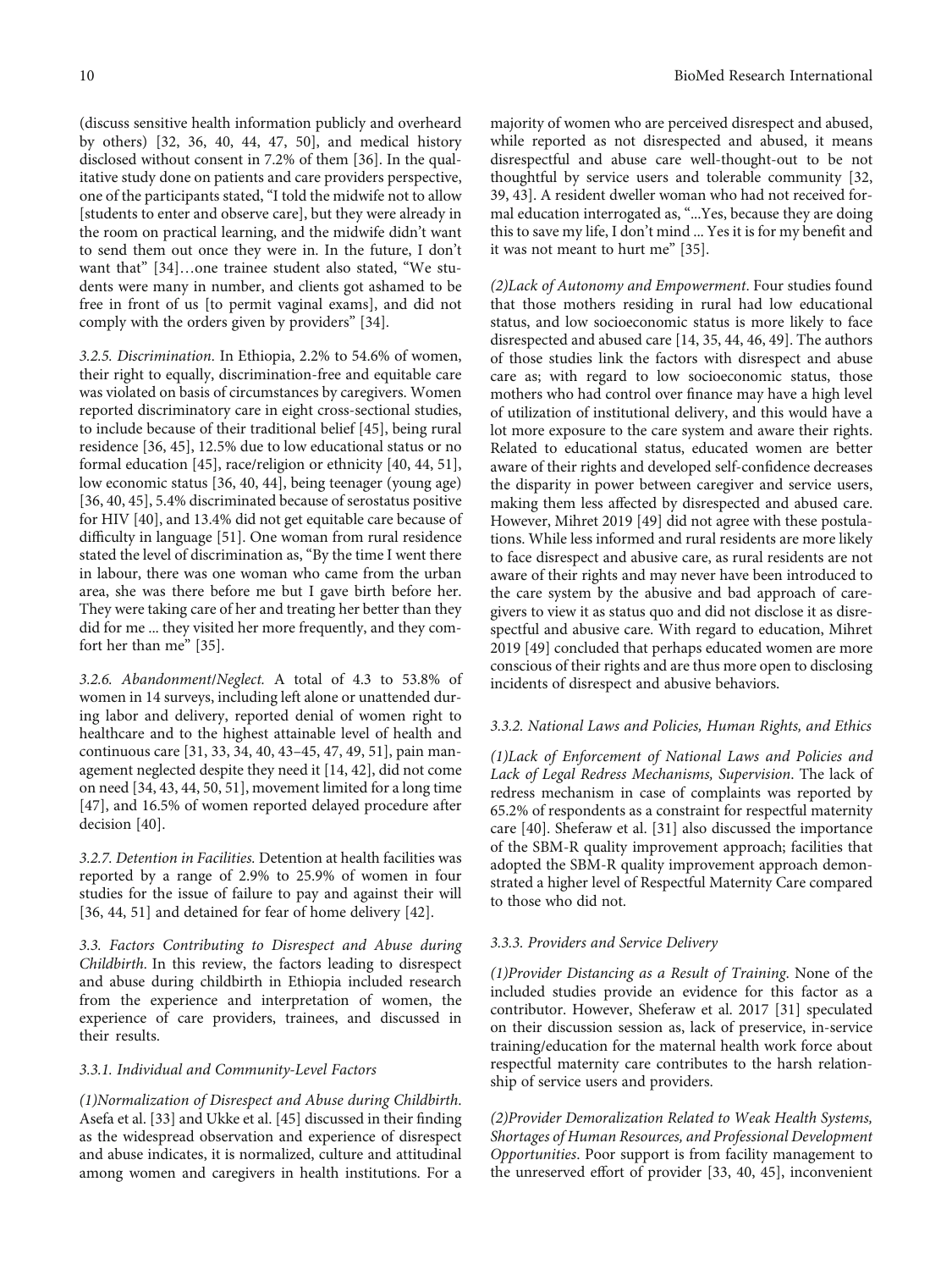working environment (low satisfaction, low payment relative to their effort) [\[33, 34](#page-12-0), [38\]](#page-13-0), and staff shortage [[34,](#page-12-0) [51](#page-13-0)].

High workload resulted from high patient flow in tertiary hospitals and duty night shift made them overworked, tired, and easily irritated [\[32, 33](#page-12-0), [41](#page-13-0), [45, 51](#page-13-0)], lack of resource, and failing infrastructure [[32](#page-12-0), [34,](#page-12-0) [39, 40](#page-13-0), [42, 51](#page-13-0)]. From a qualitative evidence, one urban woman gave birth for the first time quoted as follows, "I was left alone on a couch for 7 hours with instruction to remain in the same position, which was inconvenient and very cold without any beddings. Then after …they forced me stand up and move…I was not strong enough yet. What annoyed me most was they made me collect my blood stained linens and clothes" [[42](#page-13-0)].

3.4. Consequences. Many evidences have showed that there is a proven correlation between disrespectful and abusive facility-based childbirth care and not to the use of facilitybased childbirth services currently or in the future [[13](#page-12-0), [24](#page-12-0)]. As a result, the following consequences have been reported from the included articles reviewed.

3.5. Nonutilization or Delayed Utilization of Skilled Delivery Services. The bad approach of health care providers strangulated by lack of legal redress mechanisms and supervisions dictates women to restrain from using skilled birth services, prefer to deliver at home with traditional birth attendants, no intention to come health institutions in the coming future, influence women's decision about how, when and with whom to give birth [\[14, 33](#page-12-0), [36, 38](#page-13-0), [44](#page-13-0)–[46](#page-13-0)].

3.6. Psychological Consequences. Violation of human rights has led to psychological humiliations, and this creates social and psychological detachment between care providers and service users [[32](#page-12-0), [39, 42](#page-13-0), [43](#page-13-0)]. 12 percent of women reported they experiencing depression in the last 12 months of their childbirth [[37](#page-13-0)].

#### 4. Discussion

This systematic review found that disrespectful and abusive care of women during childbirth is repeatedly practiced care in Ethiopia. The nature and forms of this practice varied from study to study; the most repeatedly dishonored right during facility-based childbirth in Ethiopia was nondignified care, which is reported in all of the included studies, in addition to this, physical abuse has been stated frequently and comparatively that the least commonly reported abuse was detention in health facilities without their will, listed only in four of the included studies.

With the exception of overt forms of abuse, most of the descriptions and perceptions of women are context-specific; and this can be subjected to under-or-over reporting, as this behavior may be accepted as normal for some women and may be considered to be abuse or disrespect by some women. This poses a difficulty in assessing precisely the incidence of disrespect and abusive care. To avoid this confusion, this review tried to provide the combination of quantitative, qualitative, mixed, observational studies, and not only women's

experience but also companions opinion, and caregivers experiences to D and A.

Physical abuse, nondignified care, nonconfidentiality care, nonconsented care, discrimination, abandonment/neglect, and detention in health facility identified by the findings of this review have been widely recorded in many settings as a significant obstacle to the utilization of facilitybased childbirth services [\[2](#page-11-0), [6](#page-12-0), [8, 11, 12, 27,](#page-12-0) [52, 53](#page-13-0)]. In line with the findings of this review, normalization of D and A care, lack of autonomy and disempowerment, lack of redress mechanism and supervision for complaints and violations, lack of resources and failing infrastructure, and staff shortages have been described as key contributors to D and A [[2,](#page-11-0) [8](#page-12-0), [11, 12](#page-12-0)].

While negative experience and unsatisfactory events of women have been recorded in many situations, positive experiences and the development of a homely environment have been reported in some settings (e.g., preparing coffee ceremony in labor ward) [\[46\]](#page-13-0) and other settings should take lessons and share these positive experiences. In contrast, in some settings, health care providers have forced women to deliver in ill-prepared health facilities by intimidating them with punishments such as withholding social activities, participating in ceremonies, and restricting them to job opportunities instead of maintaining a positive and homely environment [[42](#page-13-0)].

The country's health system affects respectful and nonabusive care of women during childbirth by endangering the working conditions of the primary care providers, making too few workers but many service users, less timely care, failing facilities, and shortage of resources, failing to upgrade and improve personnel development of staffs [\[54](#page-13-0)–[56\]](#page-13-0). These ill-structured health systems generate long waiting time, lack of timely care, unfriendly care, negligence, lack of physical and auditory privacy, and overcrowded due to high patient flow. In addition, this encourages women to view and assess as incompetence on the part of providers only, possibly due to heavy workload, inconvenient working environment, and poor satisfaction due to low pay.

This review also examined that not only to confirm that Ethiopia is experiencing a similar situation but also to investigate several accounts of previous experience of sexual abuse by caregivers over their lifetimes. This bad experience prevents women from attending health facilities to pursue maternal health services. This review also illustrated that the majority of D and A victim groups are minorities (pregnant teenagers), low socioeconomic status, low educational status, patients living with HIV, and who had language difficulties. Notwithstanding their status, women have the right to obtain equal treatment, free from discrimination, and equitable care during childbirth [[1](#page-11-0)] [[1](#page-11-0)]; however, in Ethiopia they are not equal to those rights on the ground. The impact of these bad experiences has led many Ethiopia women to choose traditional birth attendants than skilled birth attendants; believed that the former regards you with sympathy, concerns with culture and still treats them with irrespective of their status [\[57\]](#page-13-0).

The introduction of standard-based management and recognition (SBM-R) approach to improving the quality of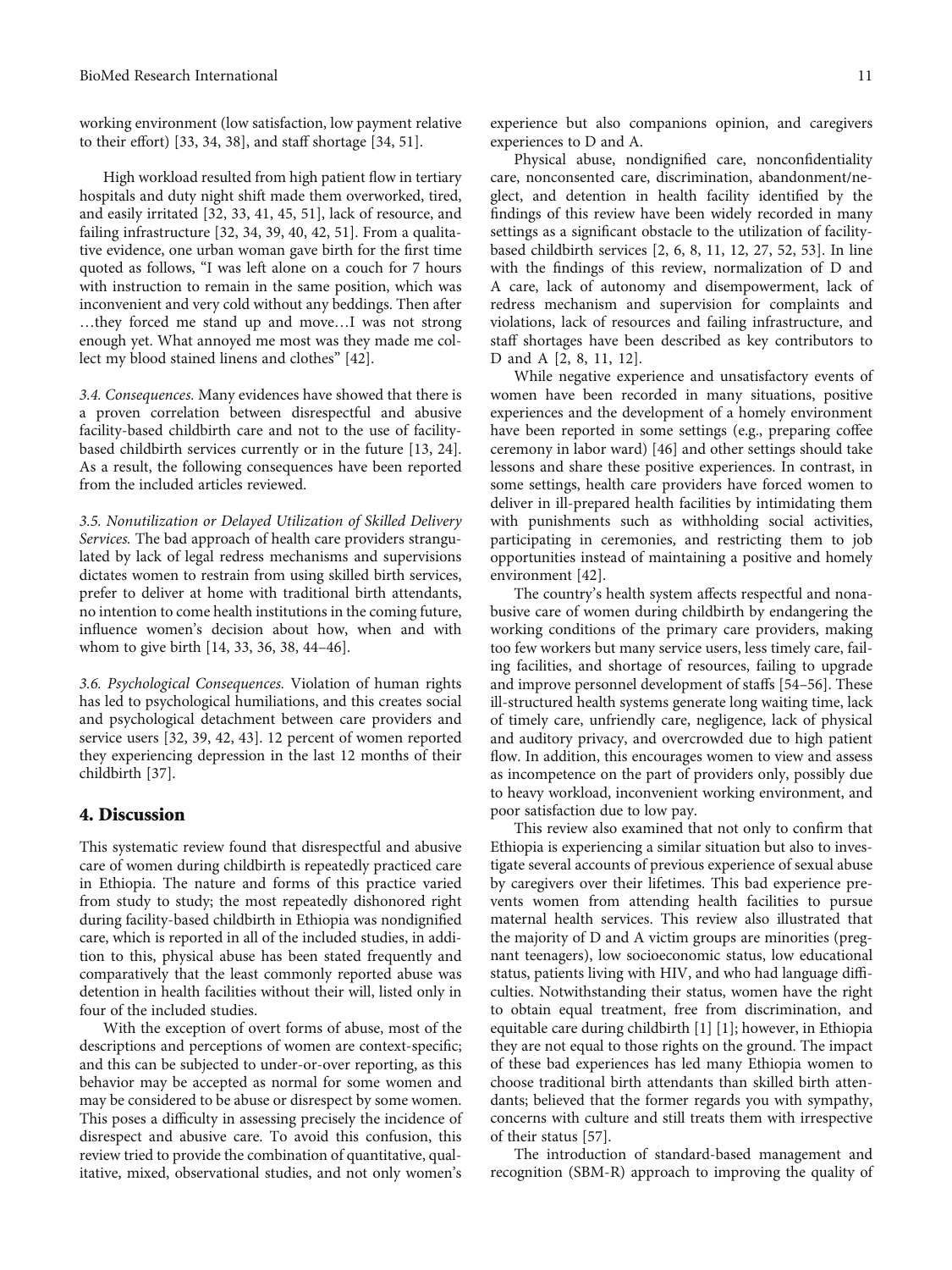<span id="page-11-0"></span>maternal health services in some institutions has shown a higher degree of Respectful Maternity Care relative to those who have not adopted the SBM-R quality improvement approach [[31](#page-12-0)]. However, this approach is confined to some institutions, and its extension to other centers requires a great deal of effort. Besides this inadequate performance of this approach, lack of legal redresses mechanism in case of complaints in institutions has made it difficult to promote respectful maternity care.

The Government of Ethiopia has implemented a compassionate and respectful care initiative in its five-year Health Sector Transformation Plan (HSTP) to resolve this startling issue [\[19\]](#page-12-0). This initiative focused mainly on equity and quality of care delivery, with a particular emphasis on maternal health services, through offering training for pre and inservice health practitioners in the area of interpersonal and communication skills [[58](#page-13-0)]. Respectful maternity care is also included in Basic and Emergency Obstetric Care (BEmONC) of training session focused on increasing of awareness and culturally responsive care during childbirth, educating women on what to expect during childbirth including their right to informed consent, privacy, and confidentiality, and requesting their preferences during childbirth [[59](#page-13-0)].

While such measures are in effect, policies to promote Respectful Maternity Care as a standard of practice are seldom adopted, only value of paper and for the sake of political consumption.

#### 5. Limitations and Strengths

Considering the limitation of the study, the findings should be interpreted. We followed the Bowser and Hill landscape analysis on disrespect and abuse to inform the evidence synthesis to achieve the objectives of the review. We have tried to include few studies on the experiences of provider in order to recognize the contributing factors and suggesting solutions, however, the included studies are not enough to enrich with more information due to limited studies. We also integrate research underscore on the ideas of these women's companions during childbirth, since women might not be in a strong place to articulate their experiences at times during labor and delivery or immediately after childbirth, in which case the observation of companions was of immense benefit. Despite the low quality of the articles, all of the studies meet the inclusion criteria were included; this may introduce the issue of small sample size, risk of selection, recall, and courtesy bias. Another drawback would be that, though we included unpublished papers, still there might be remaining of unpublished articles concerning this topic. While research conducted in Ethiopia, published in languages other than English, has not been found, the collection of papers published in English only may introduce a bias.

#### 6. Conclusion

This systematic review renowned that disrespectful and abusive care of women during childbirth is repeatedly practiced care in Ethiopia, and this finding specifically positions the contributing factors in a broad range and consequences of

D and A as a deterrent for utilization of facility-based childbirth at present and subsequent times. To address this alarming problem, therefore, participation in empowering and educating of women on their rights and expectations during childbirth, creating conducive environments for health care providers, strengthening of health systems on respectful maternity care, providing training for pre and in-service care providers on interpersonal and communication skills, implementation of standard-based management and recognition (SBM-R) approach to improve the quality of maternal health, strong legal redresses mechanism in case of complaints, and implementing of policies for standard care of respectful maternity care is utmost importance. In addition, observational, qualitative, and mixed types of studies are required to provide comprehensive evidences on disrespect and abuse during childbirth in Ethiopia.

#### Abbreviations

|       | D and A: Disrespect and abuse      |
|-------|------------------------------------|
| SNNP: | Southern nation nationality people |
| FGD:  | Focused group discussion           |
| IDI:  | In-depth interview.                |

#### Data Availability

The datasets used and/or analyzed during this study are available within the manuscript and/or additional supporting files.

#### Conflicts of Interest

The authors declare that they have no competing interests.

#### Authors' Contributions

MBM and HDH developed the protocol and involved in the design, selection of study data extraction, statistical analysis, and developing the initial drafts of the manuscript. AGD is involved in the quality assessment. HDH, AGD, and HM prepared and revised subsequent drafts. MBM and HDH prepared the final draft of the manuscript. All authors read and approved the final draft of the manuscript.

#### Acknowledgments

We would like thank Tigrai Health Research Institute and Adigrat University for unreserved contribution during the review time.

#### References

- [1] World Health Organization recommendations: intrapartum care for a positive childbirth experience, World Health Organization, Geneva, 2018.
- [2] S. Bradley, C. McCourt, J. Rayment, and D. Parmar, "Disrespectful intrapartum care during facility-based delivery in sub-Saharan Africa: a qualitative systematic review and thematic synthesis of women's perceptions and experiences," Social Science & Medicine, vol. 169, pp. 157–170, 2016.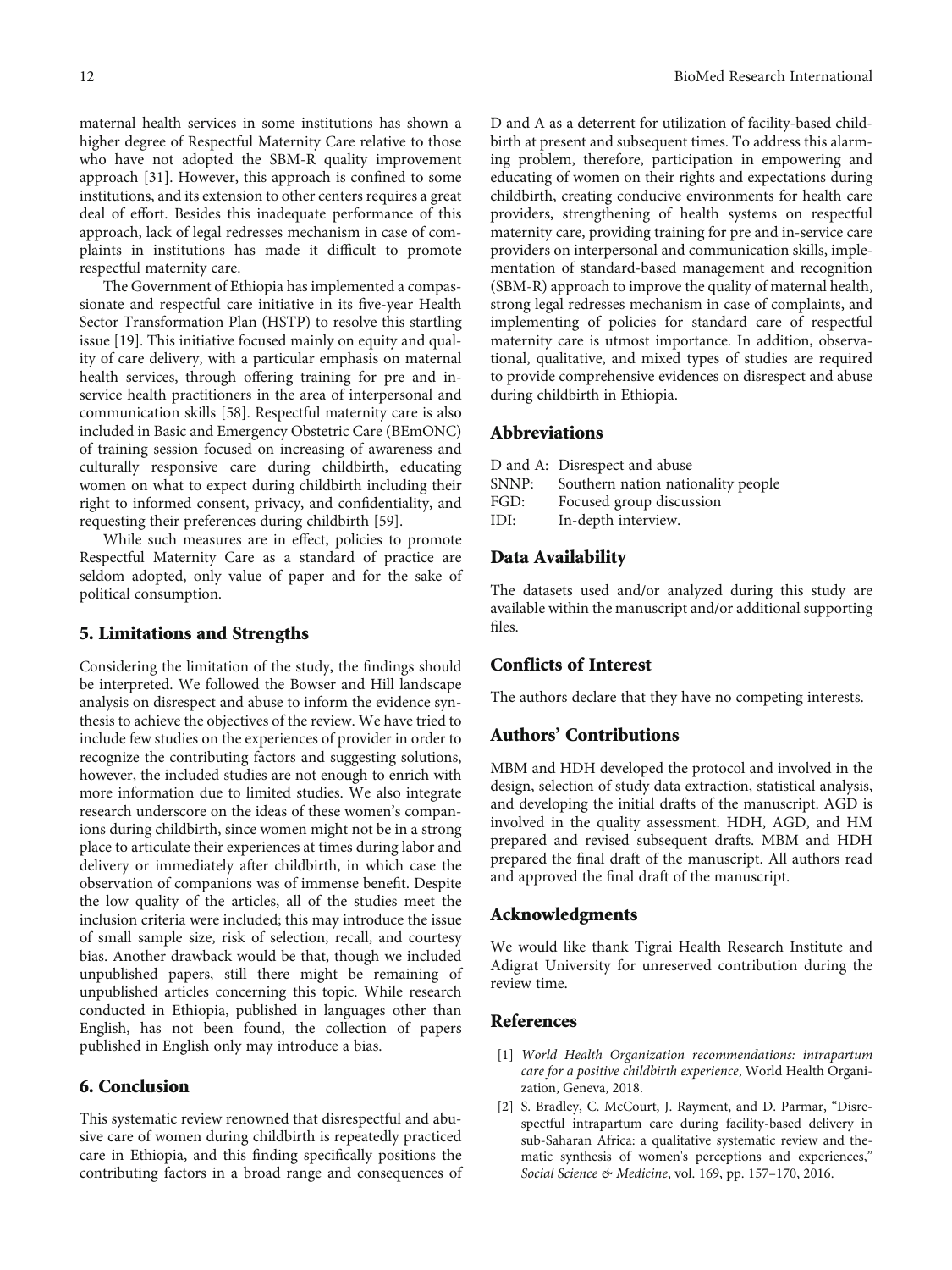- <span id="page-12-0"></span>[3] S. Downe, T. A. Lawrie, K. Finlayson, and O. T. Oladapo, "Effectiveness of respectful care policies for women using routine intrapartum services: a systematic review," Reproductive Health, vol. 15, no. 1, p. 23, 2018.
- [4] L. P. Freedman and M. E. Kruk, "Disrespect and abuse of women in childbirth: challenging the global quality and accountability agendas," The Lancet, vol. 384, no. 9948, pp. e42–e44, 2014.
- [5] T. Amole, M. Tukur, S. Farouk, and A. Ashimi, "Disrespect and abuse during facility based childbirth: the experience of mothers in Kano, Northern Nigeria," Tropical Journal of Obstetrics and Gynaecology, vol. 36, no. 1, pp. 21–27, 2019.
- [6] I. I. Okafor, E. O. Ugwu, and S. N. Obi, "Disrespect and abuse during facility-based childbirth in a low-income country," International Journal of Gynecology & Obstetrics, vol. 128, no. 2, pp. 110–113, 2015.
- [7] S. Honikman, S. Fawcus, and I. Meintjes, "Abuse in South African maternity settings is a disgrace: potential solutions to the problem," South African Medical Journal, vol. 105, no. 4, pp. 284–286, 2015.
- [8] S. Miller and A. Lalonde, "The global epidemic of abuse and disrespect during childbirth: history, evidence, interventions, and FIGO's mother− baby friendly birthing facilities initiative," International Journal of Gynecology & Obstetrics, vol. 131, pp. S49–S52, 2015.
- [9] C. A. Moyer, P. B. Adongo, R. A. Aborigo, A. Hodgson, and C. M. Engmann, "'They treat you like you are not a human being': maltreatment during labour and delivery in rural northern Ghana," Midwifery, vol. 30, no. 2, pp. 262–268, 2014.
- [10] S. Bhattacharya and T. K. S. Ravindran, "Silent voices: institutional disrespect and abuse during delivery among women of Varanasi district, northern India," BMC Pregnancy and Childbirth, vol. 18, no. 1, p. 338, 2018.
- [11] M. A. Bohren, J. P. Vogel, E. C. Hunter et al., "The mistreatment of women during childbirth in health facilities globally: a mixed-methods systematic review," PLOS Medicine, R. Jewkes, Ed., vol. 12, no. 6, p. e1001847, 2015.
- [12] F. Ishola, O. Owolabi, and V. Filippi, "Disrespect and abuse of women during childbirth in Nigeria: a systematic review," PloS One, D. Fernandez-Reyes, Ed., vol. 12, no. 3, p. e0174084, 2017.
- [13] S. Kujawski, G. Mbaruku, L. P. Freedman, K. Ramsey, W. Moyo, and M. E. Kruk, "Association between disrespect and abuse during childbirth and women's confidence in health facilities in Tanzania," Maternal and Child Health Journal, vol. 19, no. 10, pp. 2243–2250, 2015.
- [14] B. Wassihun and S. Zeleke, "Compassionate and respectful maternity care during facility based child birth and women's intent to use maternity service in Bahir Dar, Ethiopia," BMC Pregnancy and Childbirth, vol. 18, no. 1, p. 294, 2018.
- [15] Central Statistical Agency, Ethiopian Demographic and Health Survey, Addis Ababa, 2016.
- [16] Central Statistical Agency, Mini Ethiopian Demographic and Health Survey, Addis Ababa, 2019.
- [17] United Nations, Sustainable Development Goals New York, 2015.
- [18] USAID, Maternal, Neonatal and Child Health, 2018.
- [19] Federal Democratic Republic of Ethiopia Ministry of Health, Ethiopian national health quality strategy: transforming quality of health care in Ethiopia, 2016-2020.
- [20] G. Fisseha, Y. Berhane, and A. Worku, "Quality of intrapartum and newborn care in Tigray, Northern Ethiopia," BMC Pregnancy and Childbirth, vol. 19, no. 1, pp. 37-38, 2019.
- [21] P. Mannava, K. Durrant, J. Fisher, M. Chersich, and S. Luchters, "Attitudes and behaviours of maternal health care providers in interactions with clients: a systematic review," Globalization and Health, vol. 11, no. 1, p. 36, 2015.
- [22] W. Van Lerberghe, Z. Matthews, E. Achadi et al., "Country experience with strengthening of health systems and deployment of midwives in countries with high maternal mortality," The Lancet, vol. 384, no. 9949, pp. 1215–1225, 2014.
- [23] L. P. Freedman, K. Ramsey, T. Abuya et al., "Defining disrespect and abuse of women in childbirth: a research, policy and rights agenda," Bulletin of the World Health Organizatio, vol. 92, no. 12, pp. 915–917, 2014.
- [24] D. Bowser and K. Hill, Exploring Evidence for Disrespect and Abuse in Facility-Based Childbirth, USAID-TRAction Project, Harvard School of Public Health, Boston, 2010.
- [25] A. Srivastava, B. I. Avan, P. Rajbangshi, and S. Bhattacharyya, "Determinants of women's satisfaction with maternal health care: a review of literature from developing countries," BMC Pregnancy and Childbirth, vol. 15, no. 1, p. 97, 2015.
- [26] A. E. Yamin, "From ideals to tools: applying human rights to maternal health," PLoS medicine, vol. 10, no. 11, p. e1001546, 2013.
- [27] Z. Y. Kassa and S. Husen, "Disrespectful and abusive behavior during childbirth and maternity care in Ethiopia: a systematic review and meta-analysis," BMC Research Notes, vol. 12, no. 1, p. 83, 2019.
- [28] A. Liberati, D. G. Altman, J. Tetzlaff et al., "The PRISMA statement for reporting systematic reviews and meta-analyses of studies that evaluate health care interventions: explanation and elaboration," PLoS Medicine, vol. 6, no. 7, p. e1000100, 2009.
- [29] Centre for Evidence Based Medicine (CEBM), "Critical appraisal tools," June 2020 [http://www.cebm.net/critical](http://www.cebm.net/critical-appraisal/)[appraisal/](http://www.cebm.net/critical-appraisal/).
- [30] CASP U, "Critical appraisal skills programme (CASP)," Qualitative research checklist., vol. 31, no. 13, p. 449, 2017.
- [31] E. D. Sheferaw, E. Bazant, H. Gibson et al., "Respectful maternity care in Ethiopian public health facilities," Reproductive Health, vol. 14, no. 1, p. 60, 2017.
- [32] K. P. Banks, A. M. Karim, H. L. Ratcliffe, W. Betemariam, and A. Langer, "Jeopardizing quality at the frontline of healthcare: prevalence and risk factors for disrespect and abuse during facility-based childbirth in Ethiopia," Health Policy and Planning, vol. 33, no. 3, pp. 317–327, 2018.
- [33] A. Asefa, D. Bekele, A. Morgan, and M. Kermode, "Service providers' experiences of disrespectful and abusive behavior towards women during facility based childbirth in Addis Ababa, Ethiopia," Reproductive Health, vol. 15, no. 1, p. 4, 2018.
- [34] S. Burrowes, S. J. Holcombe, D. Jara, D. Carter, and K. Smith, "Midwives' and patients' perspectives on disrespect and abuse during labor and delivery care in Ethiopia: a qualitative study," BMC Pregnancy and Childbirth, vol. 17, no. 1, p. 263, 2017.
- [35] M. Molla, M. Muleta, W. Betemariam, N. Fesseha, and A. Karim, "Disrespect and abuse during pregnancy, labour and childbirth: a qualitative study from four primary healthcare centres of Amhara and Southern Nations Nationalities and People's Regional States Ethiopia," Ethiopian Journal of Health Development, vol. 31, no. 3, pp. 129–137, 2017.